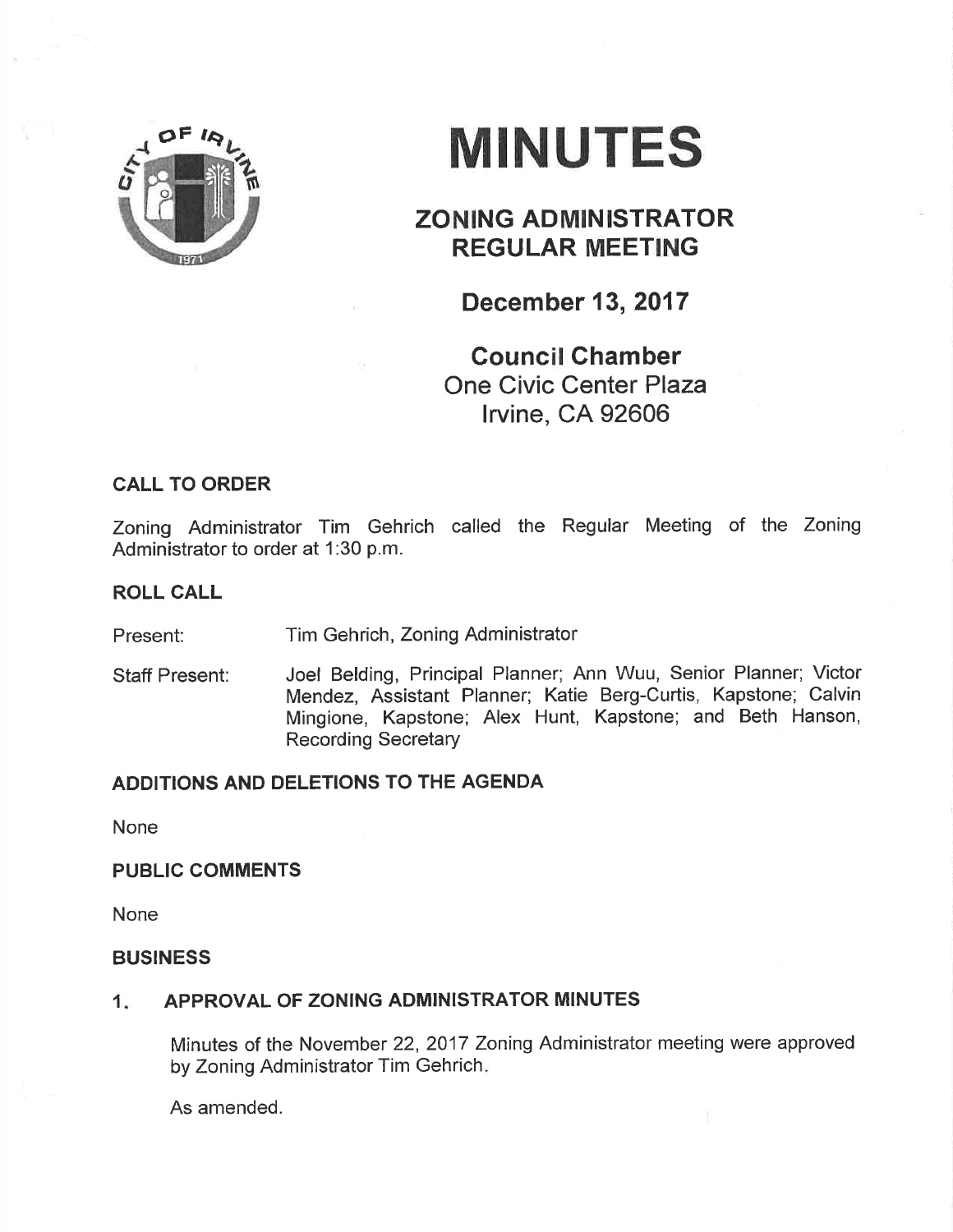## PUBLIC HEARINGS

#### 2 SIGN PROGRAM (00722153-PSS) WITH ADMINISTRATIVE RELIEF FOR AV IRVINE IN IRVINE SPECTRUM 5 (PLANNING AREA 34)

Zoning Administer Tim Gehrich opened the public hearing at 1:30 p.m.

Calvin Mingione, Kapstone gave the staff report.

Zoning Administrator Gehrich closed the public hearing at 1:33 p.m

AGTION: Zoning Administrator Gehrich adopted RESOLUTION NO. {7-1402, A RESOLUTION OF THE ZONING ADMINISTRATOR OF THE CITY OF IRVINE. CALIFORNIA, APPROVING SIGN PROGRAM 00722153-PSS WITH ADMINISTRATIVE RELIEF FOR AV IRVINE, LOCATED AT 16500 SCIENTIFIC WAY IN IRVINE SPECTRUM 5 (PLANNING AREA 34), FILED BY AV VENUE, LLC

## 3. SIGN PROGRAM MODIFICATION (00722297-PSS) WITH ADMINISTRATIVE RELIEF FOR PARK PLACE RETAIL CENTER IN IRVINE BUSINESS **COMPLEX (PLANNING AREA 36)**

Zoning Administrator Gehrich opened the public hearing at 1:33 p.m

Calvin Mingione, Kapstone, presented the staff report.

It was noted that the sign will be facing the interior of the síte and no other signage is proposed on site.

Zoning Administrator Gehrich closed the public hearing at 1:37 p.m.

ACTION: Zoning Administrator Gehrich adopted RESOLUTION NO. 17-1403, A RESOLUTION OF THE ZONING ADMINISTRATOR OF THE CITY OF IRVINE,<br>CALIFORNIA, APPROVING SIGN PROGRAM 00722297-PSS WITH 00722297-PSS WITH ADMINISTRATIVE RELIEF FOR PARK PLACE RETAIL CENTER, LOCATED AT 2963 MICHELSON DRIVE IN IRVINE BUSINESS COMPLEX (PLANNING AREA 36), FILED BY JB3D, INC ON BEHALF OF LBA REALTY

4. FINDING OF PUBLIC CONVENIENCE OR NECESSITY FOR AN ALCOHOLIC BEVERAGE CONTROL LICENSE ("TYPE 20") FOR MOTHER'S MARKET & KITCHEN LOCATED IN PARK PLACE; 2963 MICHELSON DRIVE; PLANNING AREA 36

Zoning Administrator Gehrich opened the public hearing at 1:38 p.m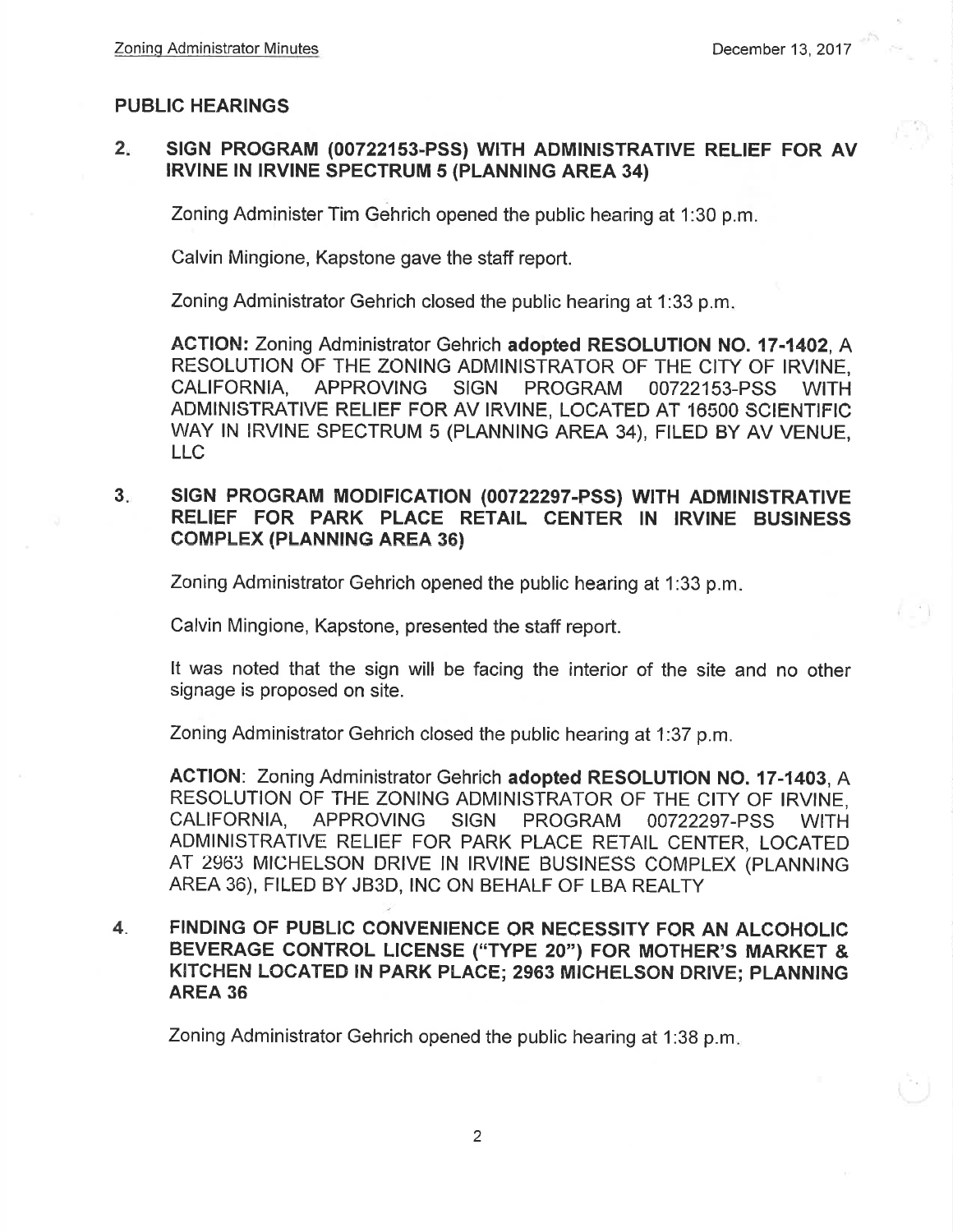The applicant was available to answer questions and noted that this would be the first giocery store within the census tract to sell alcoholic beverages and that 300 additional residential units are proposed for the area.

Zoning Administrator Gehrich closed the public hearing at 1:42 p.m.

ACTION: Zoning Administrator Gehrich adopted RESOLUTION NO. 17-1401, A RESOLUTION OF THE ZONING ADMINISTRATOR OF THE CITY OF IRVINE, CALIFORNIA, FINDING THAT THE "TYPE 20" OFF-SALE BEER AND WINE<br>LICENSE (00722377-PABC) SERVES PUBLIC CONVENIENCE OR LICENSE (00722377-PABC) SERVES PUBLIC CONVENIENCE OR NECESSITY FOR MOTHER'S MARKET & KITCHEN LOCATED WITHIN PARK PLACE AT 2963 MICHELSON DRIVE IN PLANNING AREA 36

### 5. SIGN PROGRAM MODIFICATION (00726093-PSS) WITH ADMINISTRATIVE RELIEF FOR FIVE POINT GATEWAY CAMPUS IN DEVELOPMENT DISTRICT 3 OF THE GREAT PARK NEIGHBORHOODS (PLANNING AREA 51)

Zoning Administrator Gehrich opened the public hearing at 1:43 p.m.

Victor Mendez, Assistant Planner, presented the staff report.

The applicant was available to answer questions.

Zoning Administrator Gehrich noted that there was no increase in sign height, and a modest increase in length. Five Point Gateway Campus is a large campus and the signage is appropriate in size.

Zoning Administrator Gehrich closed the public hearing at 1:46 p.m.

ACTION: Zoning Administrator Gehrich adopted RESOLUTION NO. 17-1400, A RESOLUTION OF THE ZONING ADMINISTRATOR OF THE CITY OF IRVINE, CALIFORNIA, APPROVING SIGN PROGRAM MODIFICATION (00726093-PSS) WITH ADMINISTRATIVE RELIEF FOR FIVE POINT GATEWAY CAMPUS IN DEVELOPMENT DISTRICT 3 OF THE GREAT PARK NEIGHBORHOODS (PLANNING AREA 51); FILED BY GENSLER, ON BEHALF OF FIVE POINT OFFICE VENTURE I, LLC

## coNDlTloNAL USE PERMIT (00720453-PCPM) TO ALLOW EQUIPMENT RENTAL, OUTDOOR STORAGE AND OUTDOOR VEHICLE STORAGE LOCATED AT 81 SHIELD lN PLANNING AREA 12 (OAK CREEK) 6

Zoning Administrator Gehrich opened the public hearing at 1:48 p.m.

Katie Berg-Curtis, Kapstone, presented the staff report.